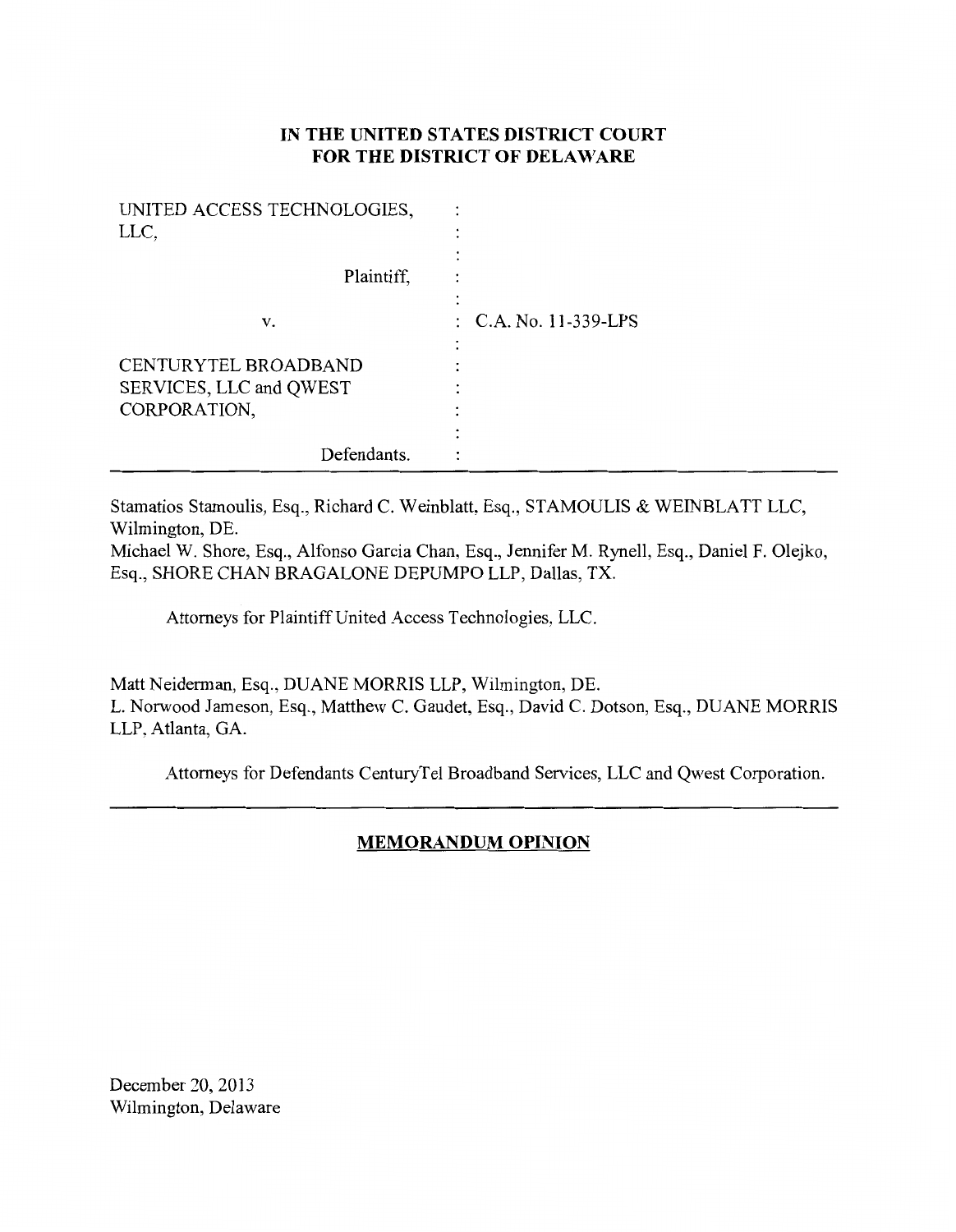**STARK, U.S. District Judge:** 

Pending before the Court is Defendants' motion for judgment on the pleadings pursuant to Federal Rule of Civil Procedure 12(c). (D.I. 41) Defendants argue that Plaintiff's infringement claims should be dismissed by application of the doctrine of collateral estoppel. The Court agrees and, for the reasons stated below, will grant Defendants' motion.

# **I. BACKGROUND**

On April 15, 2011, Plaintiff United Access Technologies, LLC ("Plaintiff" or "UA") filed this patent infringement action against dozens of defendants, including CenturyTel Broadband Services, LLC (d/b/a CenturyLink, Inc.) and Qwest Corporation (collectively, "Defendants"), alleging infringement of three patents. (D.I. 1) The patents-in-suit are U.S. Patent No. 5,844,596 (the "'596 patent"), entitled "Two-way RF Communication at Points of Convergence of Wire Pairs from Separate Internal Telephone Networks;" U.S. Patent No. 6,243,446 (the "'446 patent"), entitled "Distributed Splitter for Data Transmission Over Twisted Pairs;" and U.S. Patent No. 6,542,585 (the "'585 patent"), entitled "Distributed Splitter for Data Transmission Over Twisted Wire Pairs." The patents-in-suit relate to systems for transmitting and receiving video signals over the same telephone line used for voice signals.

On October 31, 2012, Defendants filed their motion for judgment on the pleadings based on collateral estoppel. (D.I. 41) The parties completed briefing on November 29, 2012. (D.I. 42, 46, 52) On April 12, 2013, the Court granted the parties' stipulated request to stay the case pending resolution of Defendants' motion. *(See* D.I. 68) The Court heard argument on the motion on July 29, 2013. (D.I. 78) (hereinafter "Tr.").

### **II. LEGALSTANDARDS**

Pursuant to Federal Rule of Civil Procedure 12(c), a party may move for judgment on the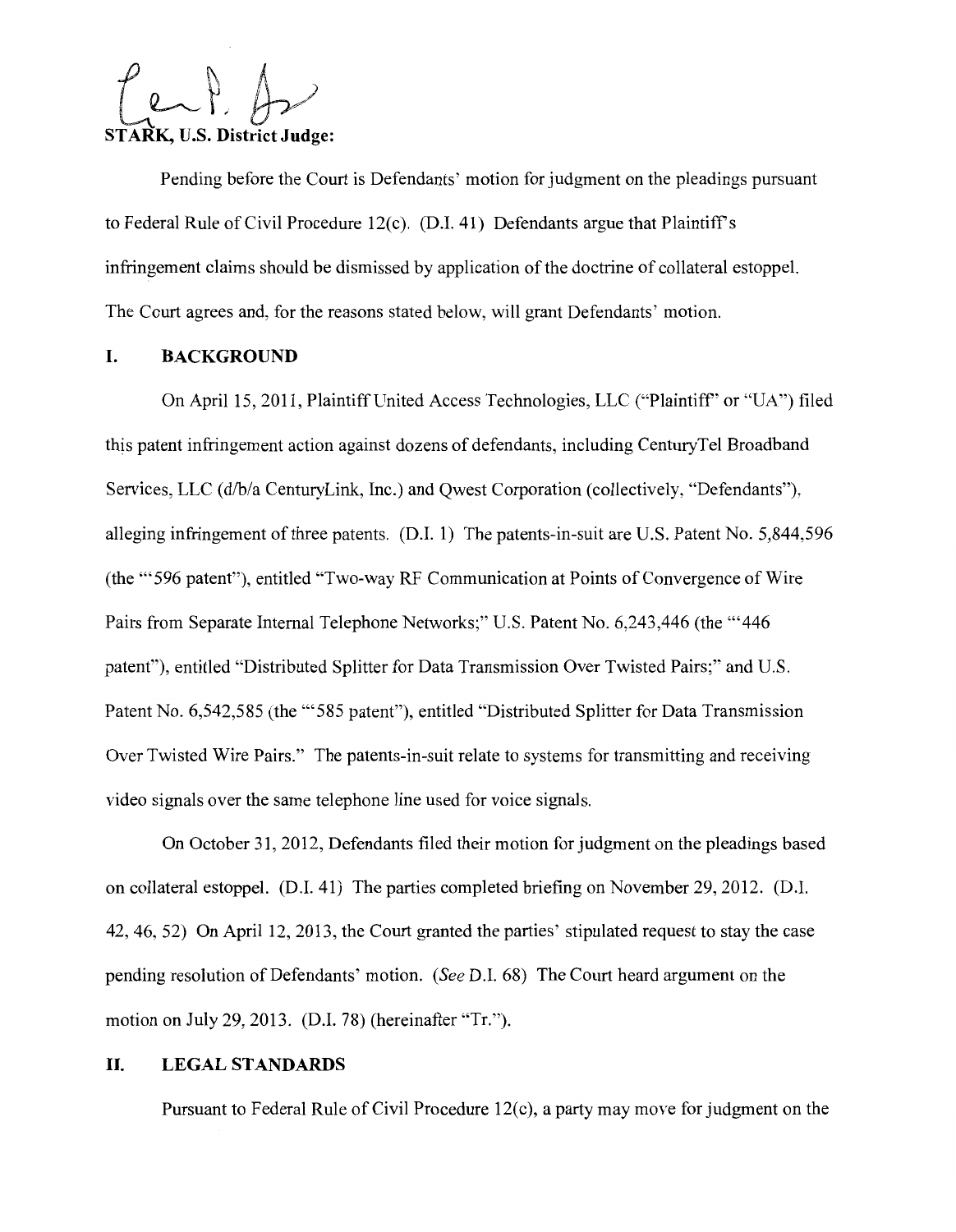pleadings "[a]fter the pleadings are closed- but early enough not to delay trial." When evaluating a motion for judgment on the pleadings, the Court must accept all factual allegations in a complaint as true and view them in the light most favorable to the non-moving party. *See Rosenau v. Unifund Corp.,* 539 F.3d 218,221 (3d Cir. 2008). A Rule 12(c) motion will not be granted "unless the movant clearly establishes that no material issue of fact remains to be resolved and that he is entitled to judgment as a matter of law." *Id.; see also Maio v. Aetna, Inc.*, 221 F.3d 472, 482 (3d Cir. 2000). This is the same standard as a Rule  $12(b)(6)$  motion to dismiss. *See Turbe v. Gov't of Virgin Islands,* 938 F.2d 427,428 (3d Cir. 1991). "The purpose of judgment on the pleadings is to dispose of claims where the material facts are undisputed and judgment can be entered on the competing pleadings and exhibits thereto, and documents incorporated by reference." *Venetec Int'l, Inc. v. Nexus Med., LLC,* 541 F. Supp. 2d 612, 617 (D. Del. 2008); *see also In re Burlington Coat Factory Sec. Litig.,* 114 F.3d 1410, 1426 (3d Cir. 1997) (explaining that any documents that are integral to pleadings may be considered in connection with Rule 12(c) motion).

#### **III. DISCUSSION**

Defendants contend that the case should be dismissed based on the application of collateral estoppel. It is undisputed that in an earlier case filed by Plaintiff's predecessor, Inline Connection Corporation ("Inline") – which at the time owned the patents-in-suit – a jury returned a verdict of non-infringement; this Court then denied Inline's motion for judgment of infringement as a matter of law ("JMOL"); and, on appeal, the Federal Circuit affirmed this Court. *See United Access Technologies, LLC v. EarthLink, Inc.,* C.A. No. 1 :02-cv-00272-MPT (D. Del.) *("EarthLink"), aff'd,* 432 F. App'x 976 (Fed. Cir. 2011).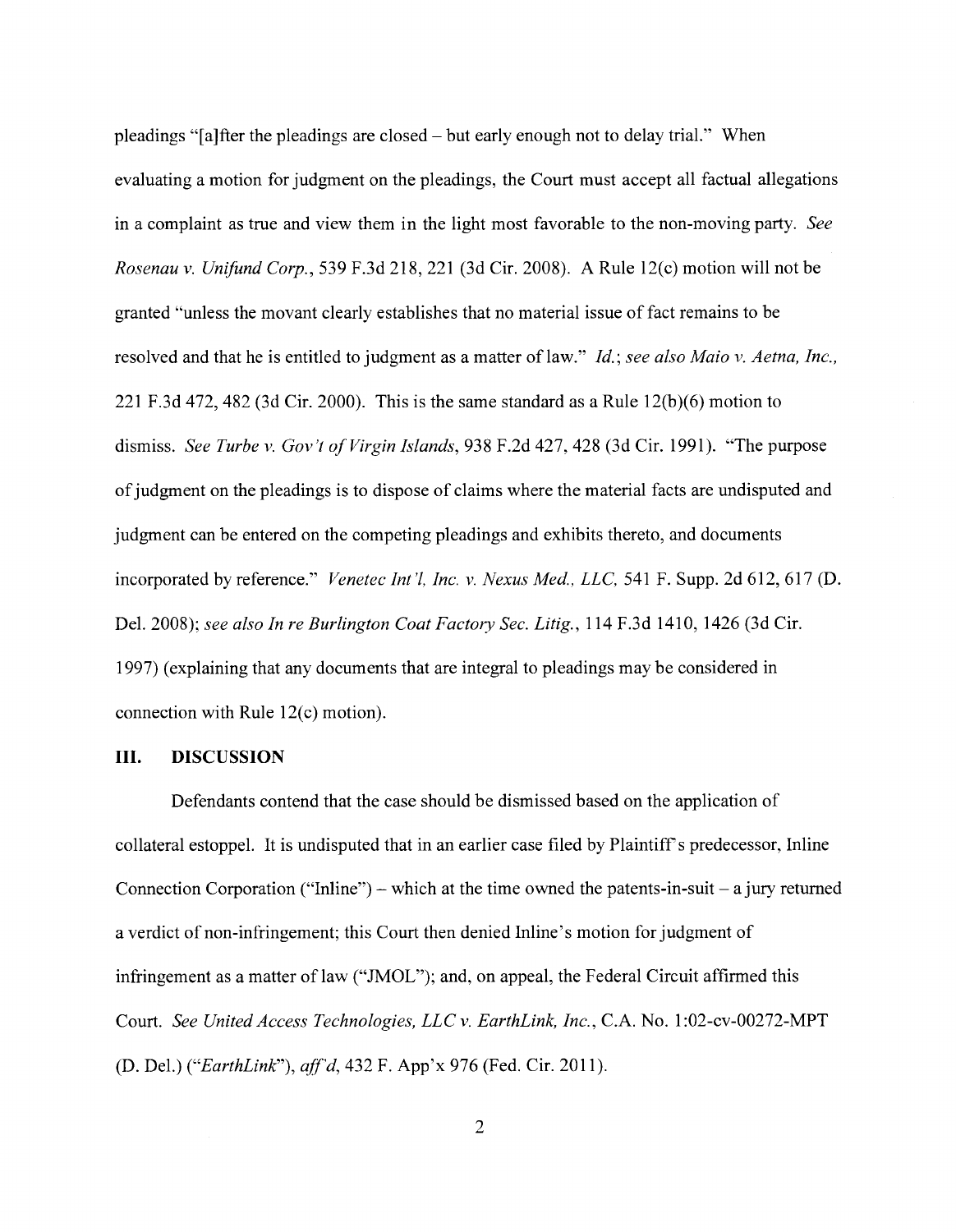Although this is a patent case, with respect to issues of collateral estoppel the Federal Circuit directs that a District Court apply the law of the regional circuit court. *See Transocean Offshore Deepwater Drilling, Inc. v. Maersk Contractors USA, Inc.,* 617 F.3d 1296, 1311 (Fed. Cir. 2010) ("We analyze collateral estoppel under the law of the regional circuit."). Thus, the Court will apply Third Circuit law on collateral estoppel. *See Novartis Pharm. Corp. v. Abbott Labs.,* 375 F.3d 1328, 1333 (Fed. Cir. 2004) (applying Third Circuit test for collateral estoppel).

The Third Circuit has "identified four standard requirements for the application of collateral estoppel in our case law: (1) the identical issue was previously adjudicated; (2) the issue was actually litigated; (3) the previous determination was necessary to the decision; and (4) the party being precluded from relitigating the issue was fully represented in the prior action." *Jean Alexander Cosmetics, Inc. v. L'Oreal USA, Inc.,* 458 F.3d 244, 249 (3d Cir. 2006) (internal citations omitted). The Third Circuit has "also considered whether the party being precluded had a full and fair opportunity to litigate the issue in question in the prior action, and whether the issue was determined by a final and valid judgment." *!d.* (internal quotation marks omitted). As discussed below, Defendants have met each part of the collateral estoppel test.

#### **A. Identical Issue**

Defendants contend that the issue before the Court – whether industry standard  $\text{ADSL}^1$ can satisfy any claim element of the patents-in-suit- was already adjudicated in a prior suit, specifically *EarthLink.* Defendants argue, therefore, that the identical issue was previously

<sup>&</sup>lt;sup>1</sup>ADSL stands for asymetric digital subscriber line and is a type of digital subscriber line technology, used for transmitting data over traditional telephone lines. The particular standard involved here is ANSI Tl.412-2001, promulgated by the American National Standards Institute ("ANSI"). *(See* D.I. 42 Ex. B at 145)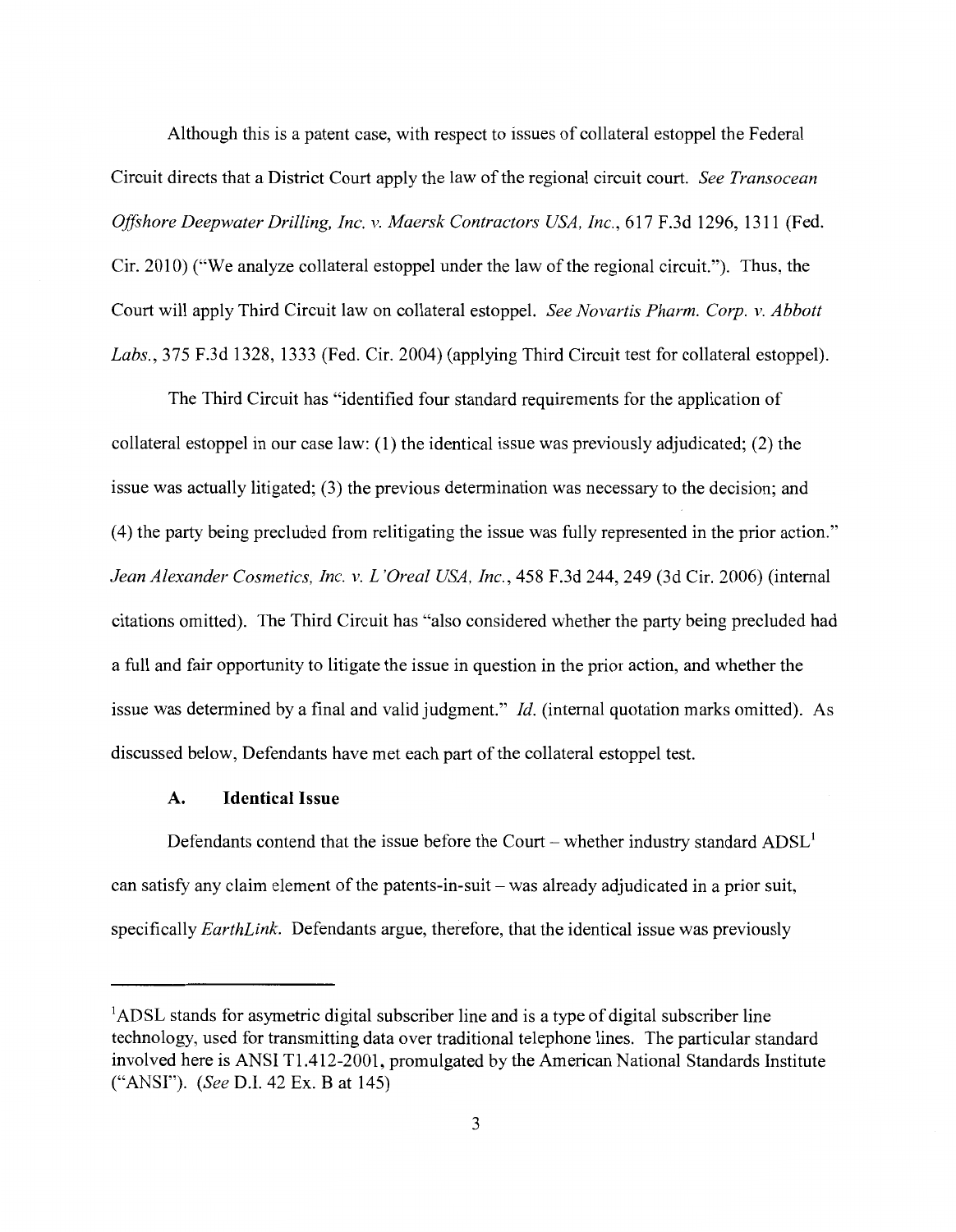adjudicated in the earlier *EarthLink* case. Further, Defendants assert that Plaintiffhas waived its opportunity to try to identify meaningful differences between their accused products and those at issue in *EarthLink.* (D.I. 42 at 10) The Court agrees.

In order to understand the Court's conclusion, it is necessary to explain the procedural posture of this case. At the outset of this case, in connection with consideration of the initial scheduling order (D.I. 33-1 ), Defendants identified the collateral estoppel effect of *EarthLink* as a potentially case-dispositive issue that should be addressed by the Court as soon as possible. Defendants argued:

> CenturyLink's ADSL services are industry standard services, and thus by definition function in the same manner as EarthLink's industry standard ADSL services. Accordingly, and regardless of how United Access may try to re-label its theory, in substance United Access will attempt to prove infringement in this case by the very thing that has already been found not to infringe the patents-in-suit - industry standard ADSL. United Access's attempt to re-litigate the issue of infringement of industry standard ADSL should be precluded under the doctrine of issue preclusion/collateral estoppel, and early resolution of this issue will be case-dispositive on the issue of infringement.

*(Id.* at 16-17) In the parties' proposed joint scheduling order, UA disputed that the *EarthLink* 

case involved the industry standard ADSL at issue in the present action, insisting:

CenturyLink's cases are distinguishable. United Access's action against CenturyLink is not a second bite at the apple. The *EarthLink* case involved completely different parties and accused systems. Neither CenturyLink nor its accused "High-Speed Internet" services and/or products related to ADSL were at issue in the *EarthLink* case. Rather, the *EarthLink* case was targeted specifically at EarthLink's ADSL system, not "industry standard" ADSL.

*(!d.* at 11)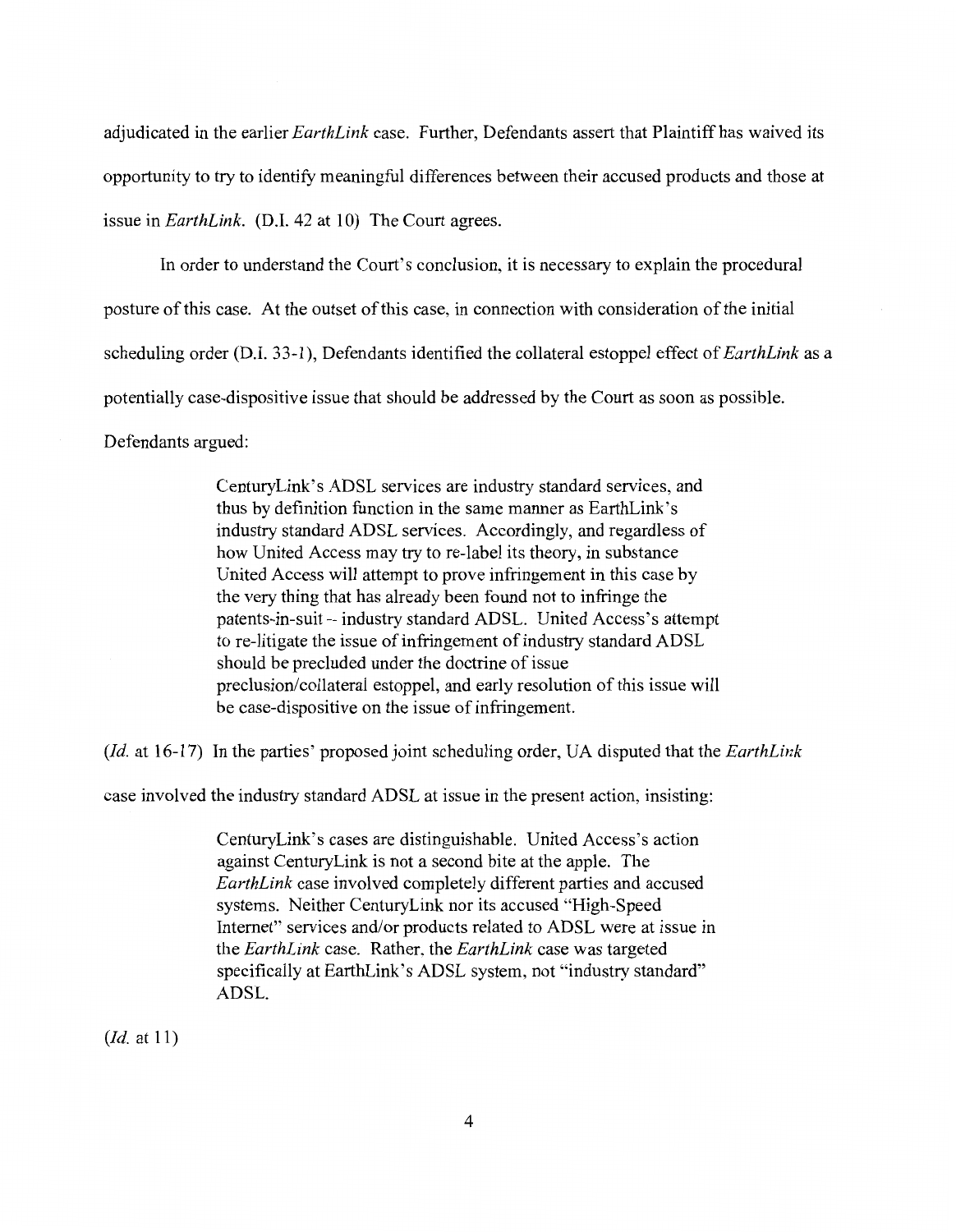Given that both sides recognized the existence and potential importance of the collateral estoppel issue, the parties jointly proposed a procedure by which discovery would be "narrowly tailored to address [Defendants'] claims of res judicata, issue preclusion, and/or collateral estoppel." (D.I. 33-1 at 10) (referencing previous scheduling conference in related action of *United Access v. Frontier Comm'cs et al., C.A. No.* 1:11-00341-LPS (D. Del.)) Following a scheduling conference, the Court adopted the language from the jointly proposed amended scheduling order (D.I. 35), thereby ordering Plaintiff, after some discovery, to articulate how Defendants' systems are different from those that were the subject of trial in *EarthLink?*  Specifically, the Court ordered that:

> Plaintiffwill (1) provide a preliminary identification of asserted claims, accused instrumentalities, and claimed conception dates; (2) specifically identify any features that form the basis for *Plaintiffs allegation that Defendants' systems are distinguishable from the systems found not to infringe the patents-in-suit* in *United Access Technologies, LLC v. EarthLink, Inc.,* 02-272-MPT (D. Del.) (the *"EarthLink* case"); and (3) produce the file history for each asserted patent (including any abandoned patent applications related to the asserted patents), conception and reduction to practice documents, pre-application sale/offer to sell/third party disclosure documents on August 10, 2012.

(D.I. 36,  $\P$  3(b) (emphasis added))<sup>3</sup>

<sup>3</sup>Prior to submission of this joint proposal, the parties had submitted a version of a proposed scheduling order in which, in addition to this jointly-proposed requirement that Plaintiff provide

<sup>&</sup>lt;sup>2</sup>The procedure adopted by the Court was initially proposed by the defendant in a related action pending before the undersigned judge. *See United Access Technologies, LLC v. Frontier Communications Corp., C.A. No.* 11-341-LPS D.I. 18-1 ¶ 4.b. Following a scheduling conference, the Court adopted that defendant's proposal. *See id.* D.I. 24 at 9 ("I believe it appropriate given the history here that the plaintiff be made to focus on attempting to identify the features that form the basis for their allegation that the systems are distinguishable [from those in *EarthLink]").*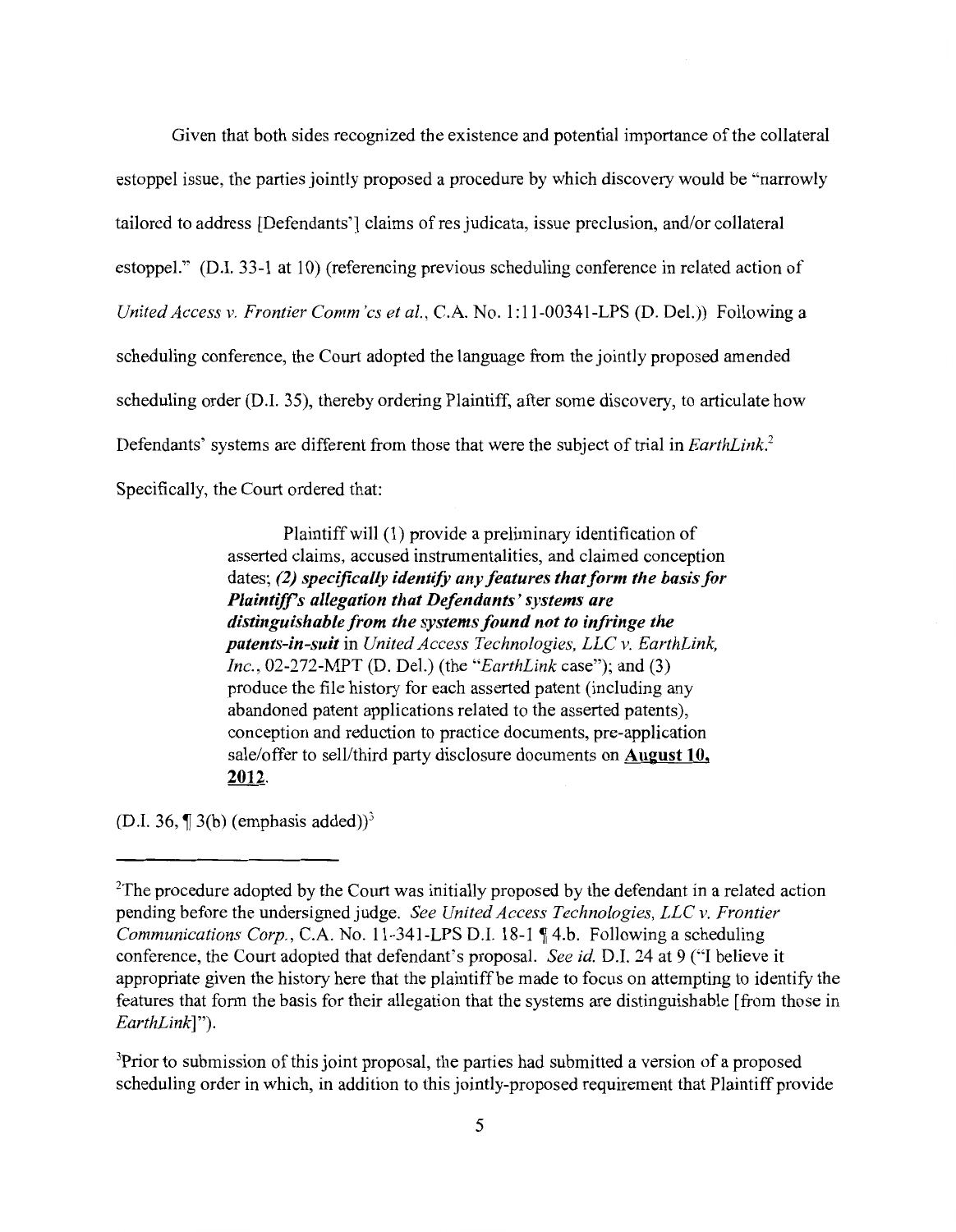On August 10, 2012, UA provided Defendants with a preliminary disclosure that, in pertinent part, consisted of a few sentences, identifying a single potential distinguishing factor. UA disclosed:

> CenturyLink sells and offers to sell CenturyLink ADSL "bundled" with its telephone services to the vast majority of its customers. Thus, CenturyLink's telephone services as well as telephone devices are an integral part of the Accused Instrumentalities. Upon information and belief, EarthLink is not, and has never been, a telephone service provider like CenturyLink. Rather, EarthLink argued, and the district court accepted, that EarthLink's ADSL services operate separate and independent from the telephone services provided to its customers by other third-party carriers. As a result, the Court found that EarthLink's accused system *did not include telephone devices,* but rather provided an "access service" that was "distinct from any service involving the use of a telephone."[<sup>4</sup> ]

(D.I. 42 Ex. I, Plaintiffs August 10, 2012 Preliminary Disclosures at 4) (emphasis added;

quoting *EarthLink,* C.A. No. 02-272-MPT D.l. 698 at 66-69; internal citation omitted)

Plaintiff's proffered distinction, even if proven, does nothing to account for the fact that

the issue of whether industry standard ADSL infringes the patents-in-suit was litigated, and lost,

by Plaintiff in the *EarthLink* action. At best, Plaintiffs "telephone device" distinction could

early identification of "any features that form the basis for ... distinguish [ing]" Defendants' products from EarthLink's accused products, Defendants also sought the opportunity to file early (on October 9, 2012) "a single dispositive motion on the issue of whether Plaintiff's claims are barred by the doctrines of collateral estoppel or res judicata in view of the earlier litigation between United Access and EarthLink" (D.l. 33-1 at 14). The Court discussed Defendants' proposal with the parties during a scheduling conference *(see* D.I. 38), and denied it, but did so "very much without prejudice to the defendants moving at any time that they think [they] can prevail" *(id.* at 12). Eventually, rather than seek leave to file an early summary judgment motion, Defendants filed the pending motion for judgment on the pleadings.

<sup>&</sup>lt;sup>4</sup>The other components of UA's disclosure simply recite the same allegations from the original complaint. (See D.l. 42 Ex. I at 3-4)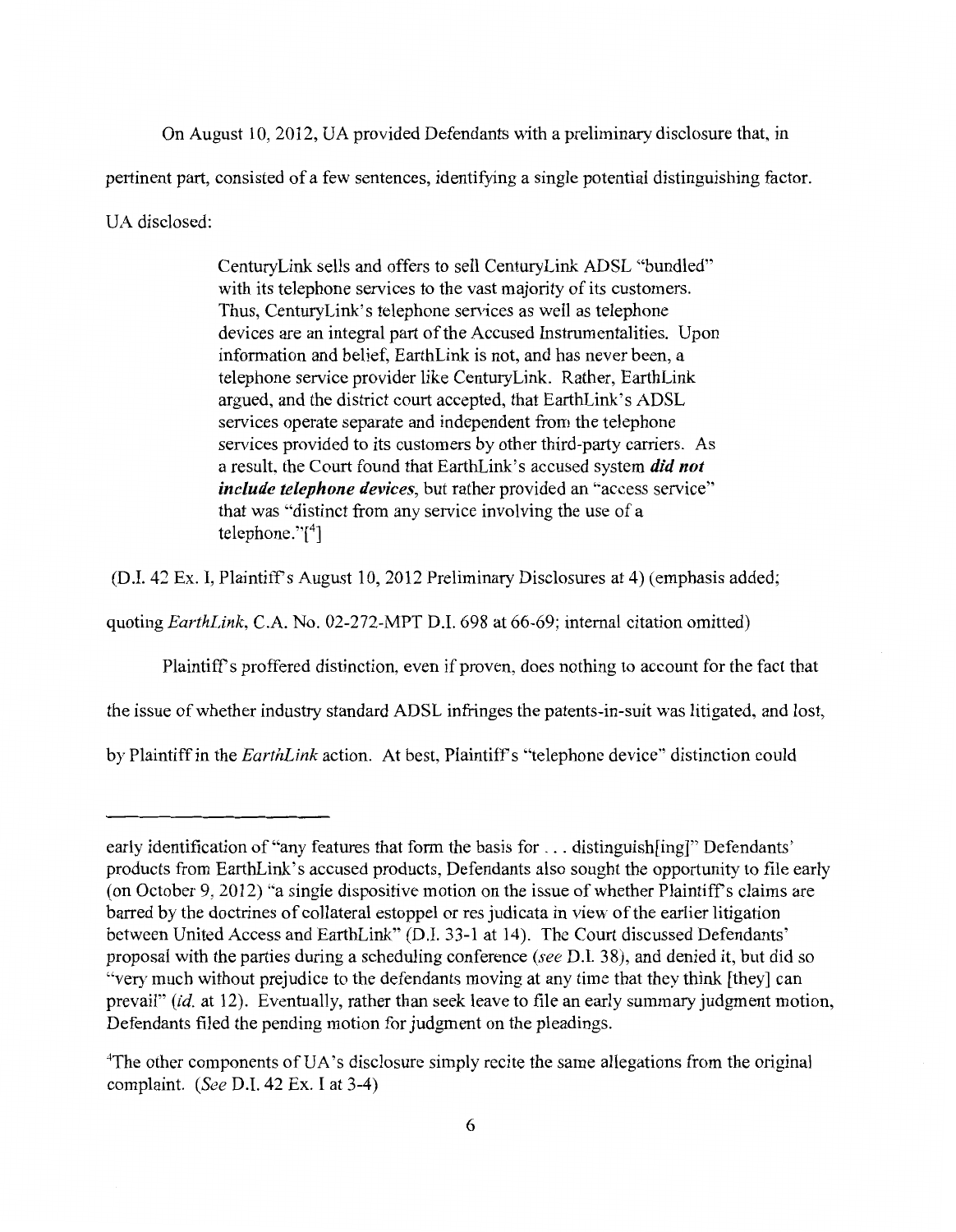mean that Plaintiffs claims against Defendants in the instant matter are not barred by collateral estoppel on the basis of the *EarthLink* Court's denial of motions for judgment as a matter of law ("JMOL") based on the absence of the "telephone" elements in EarthLink's product. But that would only allow Plaintiff to overcome one of the bases on which it lost in *EarthLink.* Another reason a judgment of non-infringement was entered in that earlier action is that Plaintiff failed to show that industry standard ADSL was within the scope of the patents-in-suit.

In *EarthLink*, Plaintiff's predecessor (Inline) moved for judgment as a matter of law of infringement. (See D.l. 42 Ex. G) In response to Inline's JMOL motion, EarthLink argued that the trial "record allowed the jury to determine that Inline had not carried its burden with respect to infringement."  $(Id.$  at 62) EarthLink explained that on cross-examination, Inline's only infringement expert, Dr. Jackson, had proffered inconsistent testimony when analyzing, elementby-element, how the industry standard ADSL was covered by each claim of the patents-in-suit. *(See id.* at 64) (citing C.A. No. 1 :02-cv-00272-MPT D.l. 649 at 169:21-170:21) In denying Inline's JMOL, the *EarthLink* Court held that after Dr. Jackson was impeached, a reasonable jury could find that Plaintiffhad failed to meet its burden to prove infringement. *(See id.* Ex. Gat 65)

Here, UA essentially ignores the impact of this second, independent basis for the finding of non-infringement in *EarthLink*. This is fatal to Plaintiff's case, as the Third Circuit "follow[s] the traditional view that independently sufficient alternative findings should be given preclusive effect." *Jean Alexander,* 458 F.3d at 255. Despite this Court's scheduling order compelling UA to "specifically identify any features that form the basis for Plaintiff's allegation that Defendants' systems are distinguishable" from those found not to infringe in *EarthLink,* UA made no disclosure – nor argument – that the ADSL addressed by the *EarthLink* Court in denying Inline's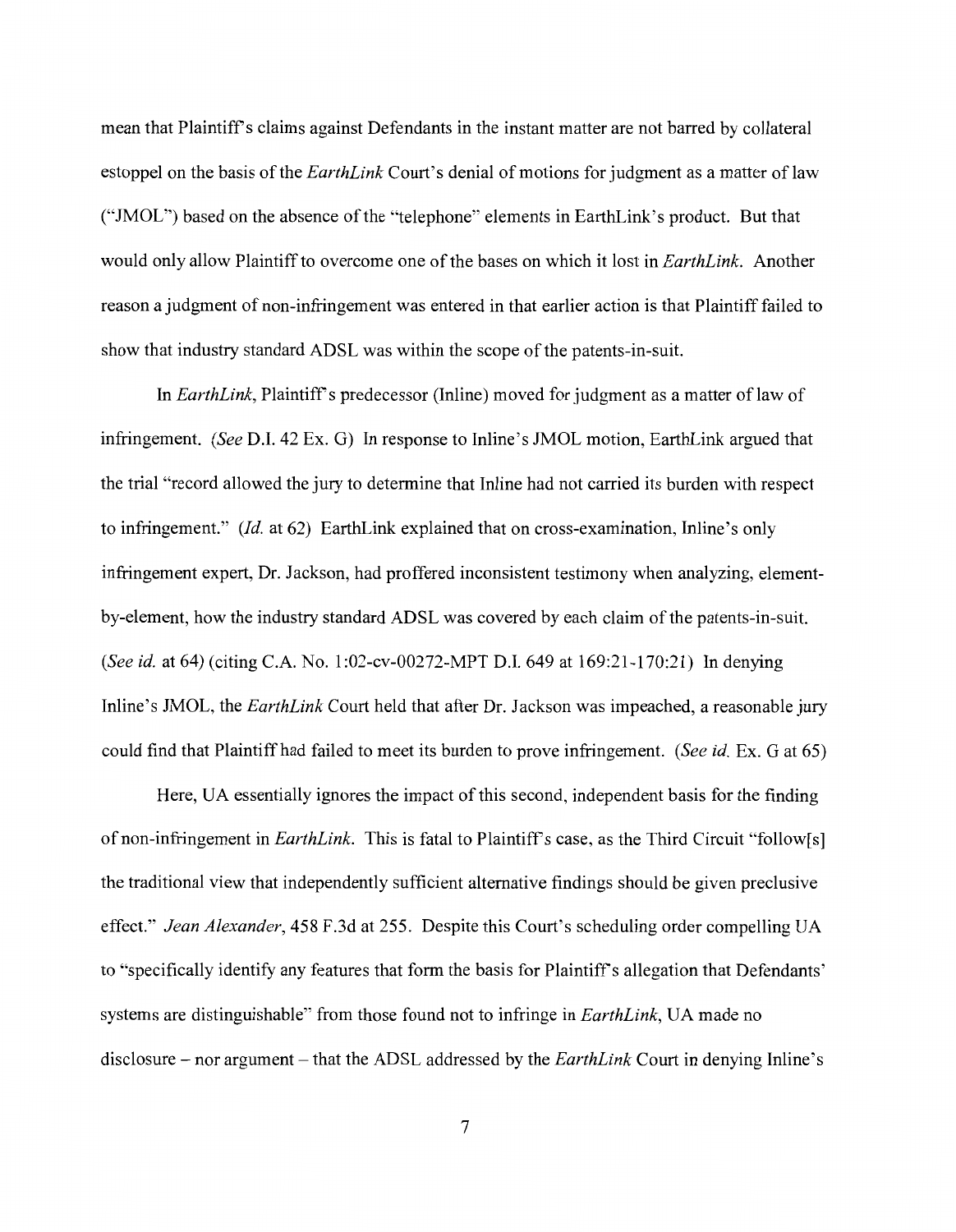JMOL motion was in any way distinct from industry standard ADSL at issue here.

Belatedly, *after* Defendants filed their Rule 12( c) motion, and well *after* the August 2012 deadline the parties jointly proposed and the Court ordered, UA attempted to point to an alleged distinction, by arguing that the CenturyLink/Qwest systems here involve industry standard ADSL while the EarthLink systems concerned an ADSL standard particular only to those systems. The Court finds UA waived the opportunity to rely on such a purported distinction, due to UA's failure to disclose such reliance in a timely manner as required by the scheduling order. In any event, UA's position appears to lack merit.<sup>5</sup>

Hence, because the issue presented here – whether industry standard ADSL as practiced by Defendants' accused systems is within the scope of the claims of the patents-in-suit  $-$  is the "identical issue [that] was previously adjudicated" in the *EarthLink,* the first element of collateral estoppel is established.

#### **B.** Necessary **to the Decision**

To satisfy the requirements of collateral estoppel, the issue must also have been necessary to the earlier decision. *See Jean Alexander,* 458 F.3d at 249. UA contends that what was necessary to the *EarthLink* JMOL decision was only EarthLink's ADSL system, and thus the industry standard ADSL was never necessary to the decision. The Court is not persuaded by Plaintiff's argument.

In reaching its decision on the independent "failure of proof' basis for denying JMOL, the *EarthLink* Court evaluated EarthLink's argument that Dr. Jackson's testimony was heavily

<sup>&</sup>lt;sup>5</sup>The next section of this Opinion explains how the industry standard ADSL was already litigated in the *EarthLink* action.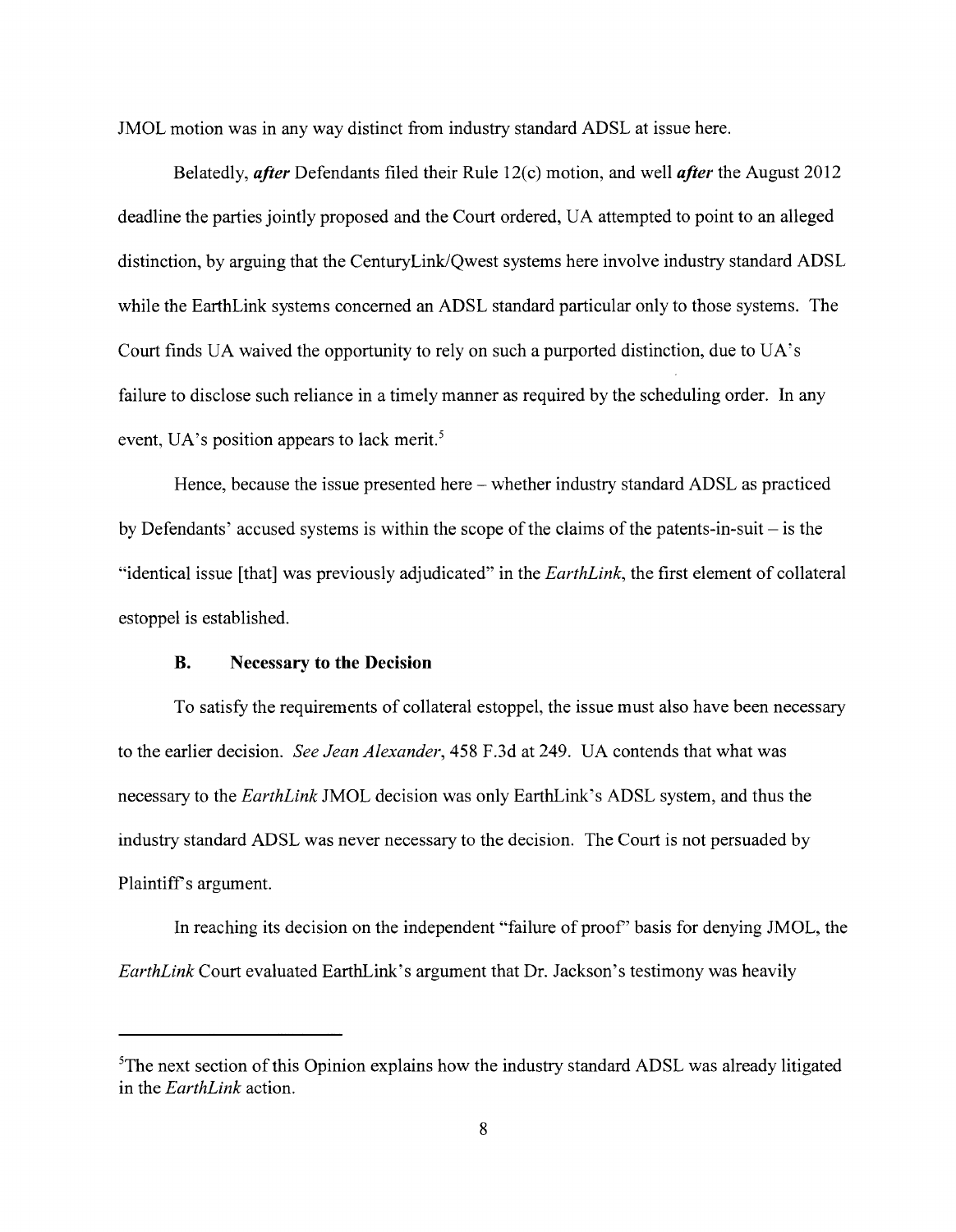impeached, including "admissions the jury could have taken to support non-infringement positions." *(See* D.I. 42 Ex. Gat 64) (citing C.A. No. 1:02-cv-00272-MPT D.I. 649 at 169:21- 170:21 (Jackson Cross)) On direct, Dr. Jackson testified: "I have gone through and tried to explain how *standard splitterless ADLS [sic]* have identified with each of the elements in that A [section] of the claim."  $(C.A. No. 1:02-cv-00272-MPT D.I. 646$  at  $170)^6$  Here, Dr. Jackson was referring to his evaluation of the EarthLink splitterless ADSL as infringing the patents-in-suit by using an element-by-element comparison of the "industry standard" ADSL- which the EarthLink ADSL incorporates – to the claims:

> Q: You have prepared some diagrams to explain to the jury, building block by building block, what is in *the industry standards*  ADSL that corresponds to the various building blocks?

A: Yes I have.

 $(Id. at 166)$  (emphasis added) Indeed, when asked to explain his infringement analysis, and in particular to clarify if what he meant by comparing the claims with the "accused system" was that "you compared it to EarthLink's system?," Dr. Jackson responded: "Right. I compared most of the standard, *industry standard ADSL* for which I knew to be the system used by" EarthLink.  $(Id.)$  (emphasis added)

Ultimately, the Court agreed with EarthLink, finding that "a reasonable jury could have determined that Jackson was impeached during his testimony and, therefore, lacked credibility." (D.I. 42 Ex. Gat 65) Based on that finding, the Court held, as an independent alternative basis to deny Plaintiff's motion for JMOL, that "the jury could reasonably have returned its noninfringement verdict." (*Id.*) It is clear from the testimony cited in the *EarthLink* Court's JMOL

<sup>6</sup> Section "A" refers to one of the "building blocks" discussed below.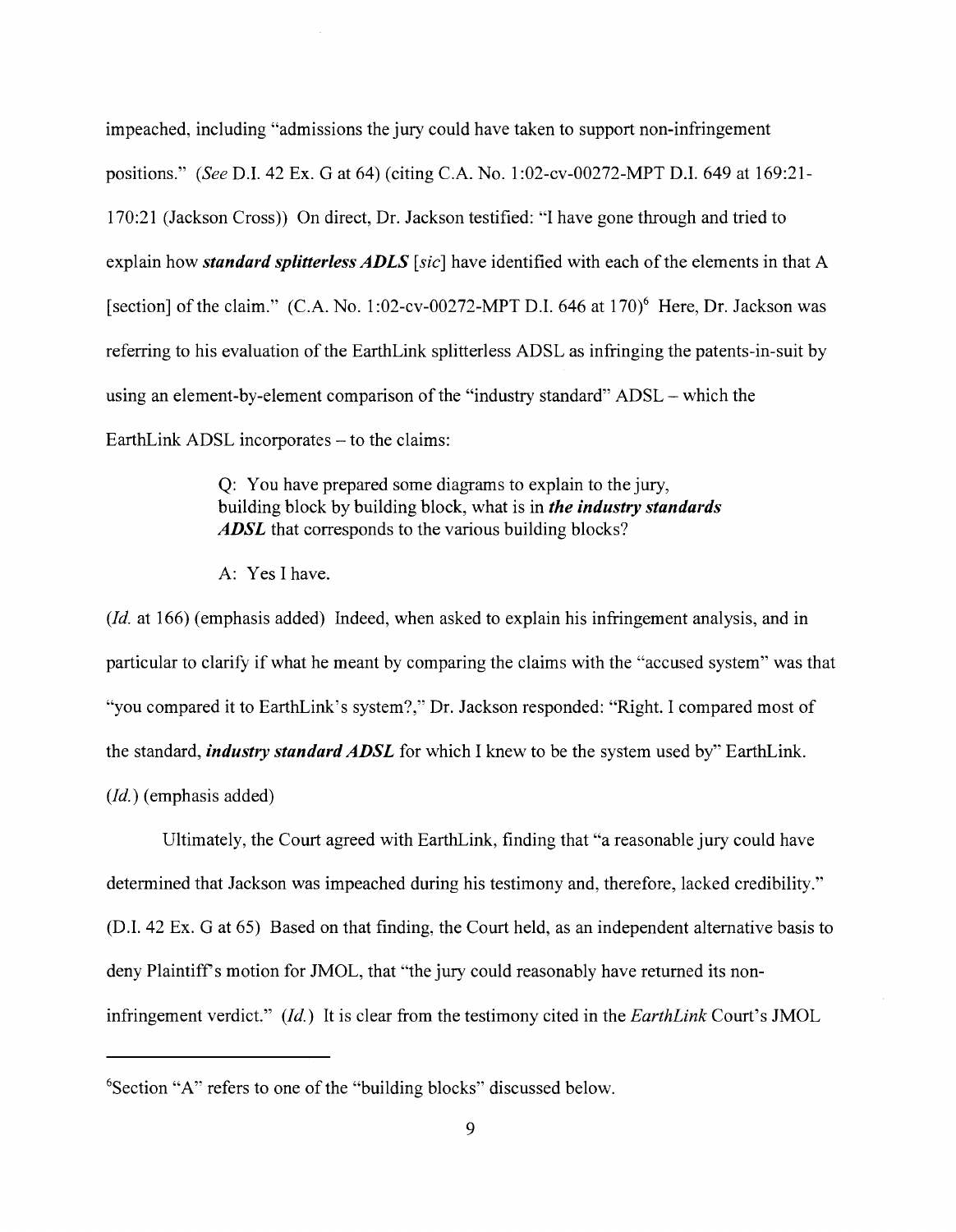$opinion-$  and the related testimony to which those statements make reference  $-$  that the JMOL concerned the same "industry standard" ADSL as is at issue here.

Therefore, the Court finds that industry standard ADSL was at issue in *EarthLink* and, in tum, that the determination of whether that industry standard was within the scope of the patentsin-suit was necessary to the resolution of the *EarthLink* action.

#### **C. Actually Litigated**

It is undisputed that direct infringement claims were "actually litigated" in *EarthLink.*  (D.I. 42 at 19) (citing Ex. G, *EarthLink* JMOL Order at 62) Plaintiffs only response on this element of collateral estoppel is that its theories of indirect infringement - namely inducement and contributory infringement – were never actually litigated. (D.I. 46 at 20) Plaintiff's argument carries no force. As Plaintiff is estopped from putting on its direct infringement case, Plaintiff likewise cannot prove an indirect infringement case. *See Dynacore Holdings Corp. v. US. Philips Corp.,* 363 F.3d 1263, 1272 (Fed. Cir. 2004) ("Indirect infringement, whether inducement to infringe or contributory infringement, can only arise in the presence of direct infringement."); *see also ACCO Brands, Inc. v. ABA Locks Mfrs. Co., Ltd.,* 501 F.3d 1307, 1312 (Fed. Cir. 2007) (reversing district court's JMOL sustaining jury verdict of induced infringement because plaintiff failed to show the "threshold requirement of direct infringement").

# **D. Fully Represented**

UA concedes that Inline is its "predecessor<sup>[]</sup>-in-interest."<sup>7</sup> (See D.I. 52 at 1) ("United Access purchased the Asserted Patents after Inline filed its notice of appeal.") Therefore, the

<sup>&</sup>lt;sup>7</sup>Before it purchased the patents-in-suit, United Access had no past or present affiliation with Inline and took no part in the original trial of the *EarthLink* case. (D.I. 46 at 3)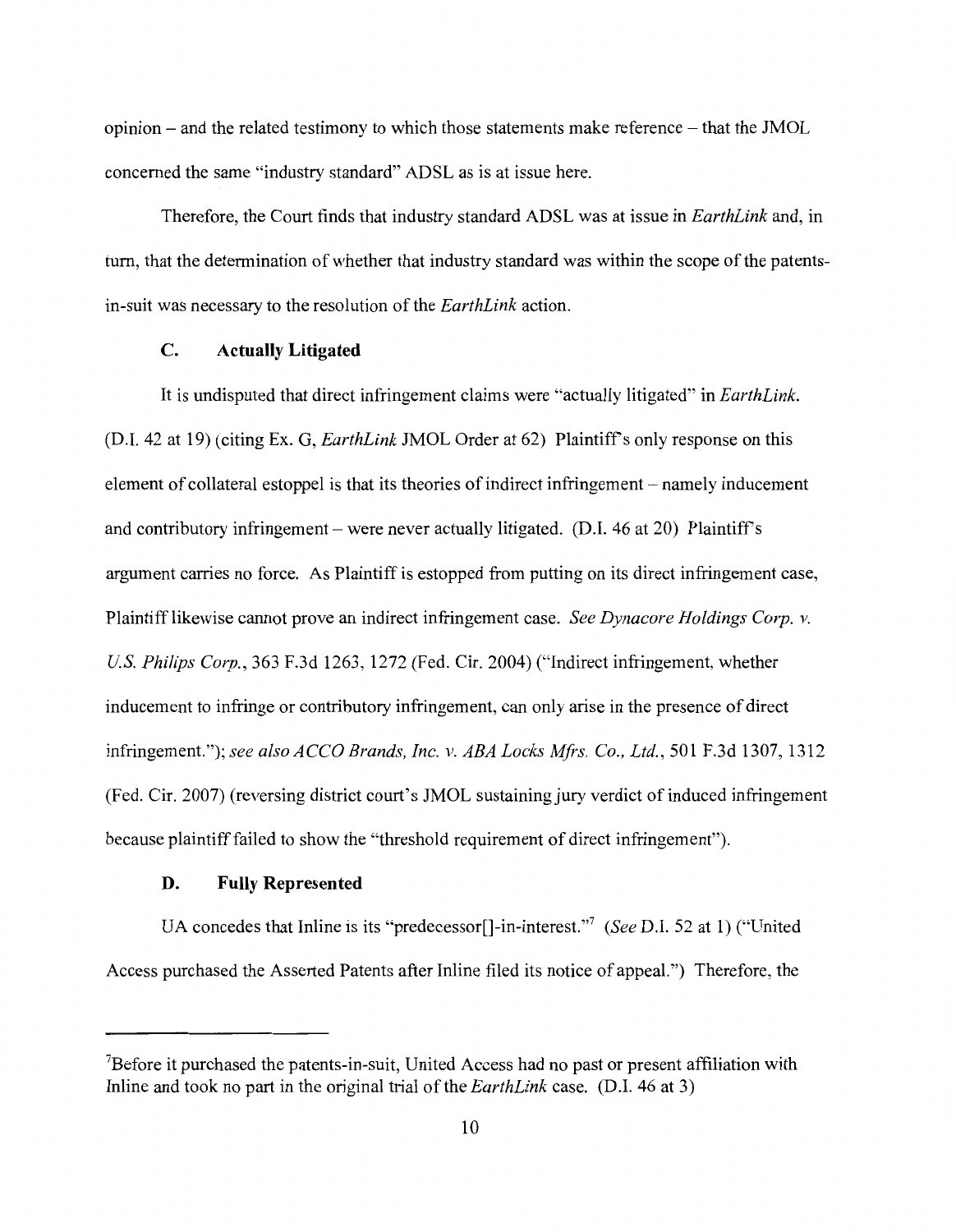fourth collateral estoppel requirement is satisfied because UA- through Inline- had a full and fair opportunity to litigate the issue in *EarthLink. See Mother's Rest., Inc. v. Mama's Pizza, Inc.,*  723 F.2d 1566, 1572 (Fed. Cir. 1983) (finding non-party may be collateral estopped "if one ofthe parties to the earlier suit is so closely aligned with the non-party's interests as to be its virtual representative").

### E. Summary Judgment

Plaintiff also argues that Defendants' motion should be denied because, although styled as a motion for judgment on the pleadings, it is in actuality a motion for summary judgment, because Defendants rely on several documents outside the pleadings. (D.I. 46 at 10; *see also*  Fed. R. Civ. P. 12 ("If, on a motion under Rule 12(b)(6) or 12(c), matters outside the pleadings are presented to and not excluded by the court, the motion must be treated as one for summary judgment under Rule 56.")) However, in resolving a Rule 12(c) motion (like a Rule 12(b)(6) motion), "a court may properly look at public records, including judicial proceedings, in addition to the allegations in the complaint." S. *Cross Overseas Agencies, Inc. v. Wah Kwong Shipping Grp. Ltd.,* 181 F.3d 410,426 (3d Cir. 1999); *see also Galderma Labs. Inc. v. Amneal Pharm.,*  LLC, 2012 U.S. Dist. LEXIS 127463 (D. Del. Sept. 7, 2012) (considering prior opinion in applying collateral estoppel). Additionally, Plaintiff's argument confuses whether collateral estoppel requires a party to prove "the *existence of prior proceedings*," which is proper on a motion for judgment on the pleadings, *seeS. Cross,* 181 F.3d at 427 n.7 ("[J]udicially noticing the existence of a published opinion is proper to resolve a  $12(b)(6)$  motion") (emphasis added), or, rather, "the *truth of facts averred* in those proceedings," which would be improper in the present procedural posture, *see id.* (emphasis added). Here, Defendants – like the Court – rely on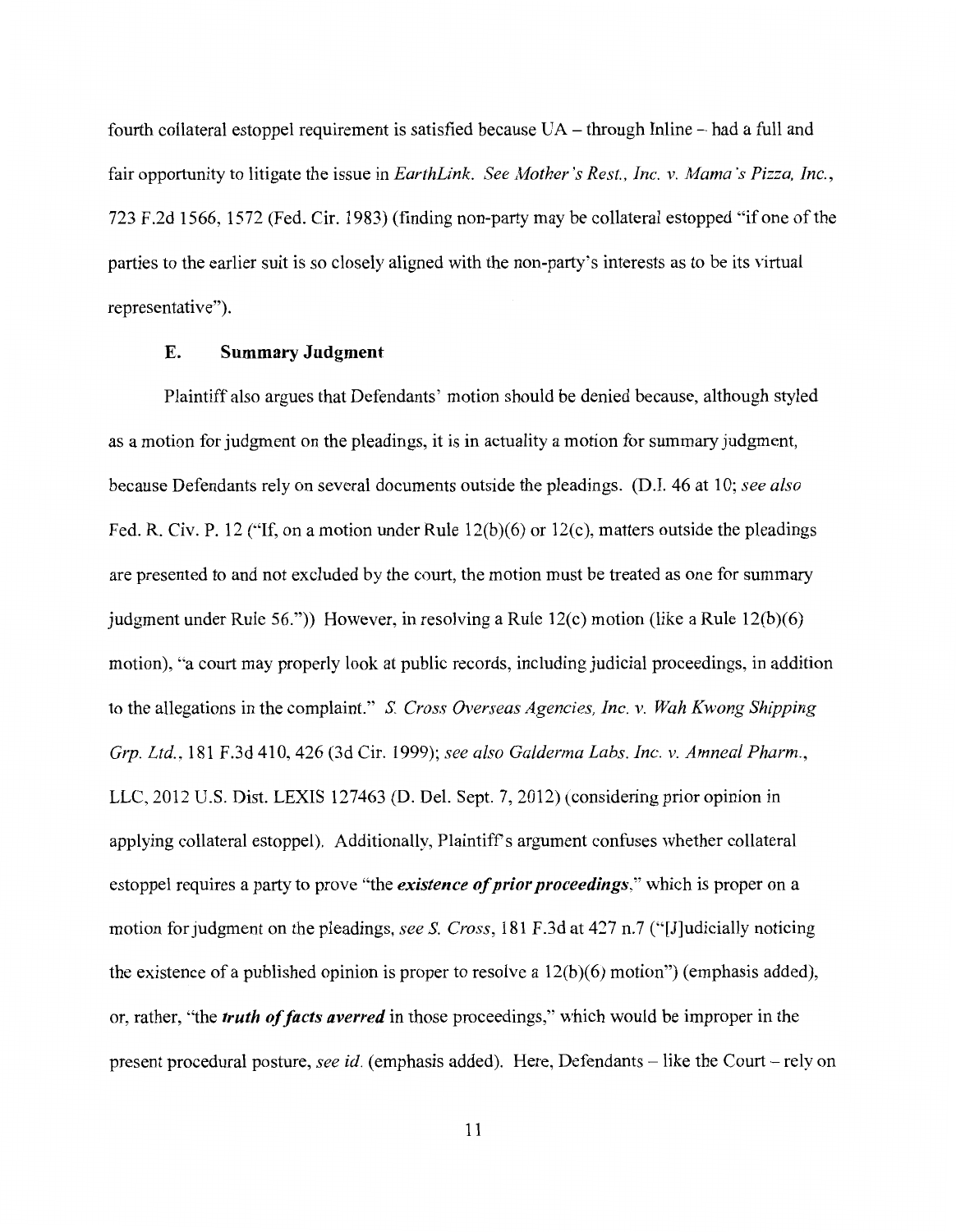the *EarthLink* proceedings, including its trial transcripts- only to show that the identical issue was actually and necessarily litigated, and not for the truth of facts averred in those proceedings. *See S. Cross,* 181 F.3d at 426 ("[O]n a motion to dismiss, we may take judicial notice of another court's opinion- not for the truth of the facts recited therein, but for the existence of the opinion); *id.* at 427 n.7 ("It has been suggested that the appropriate analogy is the hearsay rule, which allows an out-of-court statement to be admitted into evidence for purposes other than establishing the truth of the statement."). For instance, the *EarthLink* material is relied on to show that the issue of whether industry standard ADSL is within the scope of the patents-in-suit was litigated, and that judgment was entered based on findings of non-infringement; those materials are not relied on here to establish the truth of whether industry standard ADSL actually is within the scope of the patents-in-suit.

#### IV. **CONCLUSION**

In sum, Plaintiff already litigated the identical issue of whether industry standard ADSL is covered by any element of the three asserted independent claims ofthe '596, '446, and '585 patents-in-suit. Hence, the issue was actually litigated and necessary to the *EarthLink* JMOL decision as an independently sufficient basis for judgment of non-infringement, and UA was fully represented by Inline, which had a full and fair opportunity to adjudicate the issue. The *EarthLink* action concluded with an enforceable final judgment, entered by this Court and affirmed on appeal by the Federal Circuit. In the instant action, Plaintiff failed, by the deadline imposed by the scheduling order, to disclose how the CenturyLink and Qwest accused systems differ in any way from the EarthLink systems as relates to their use of industry standard ADSL. Thus, the Court concludes that UA has offered no basis on which it could prove infringement by

12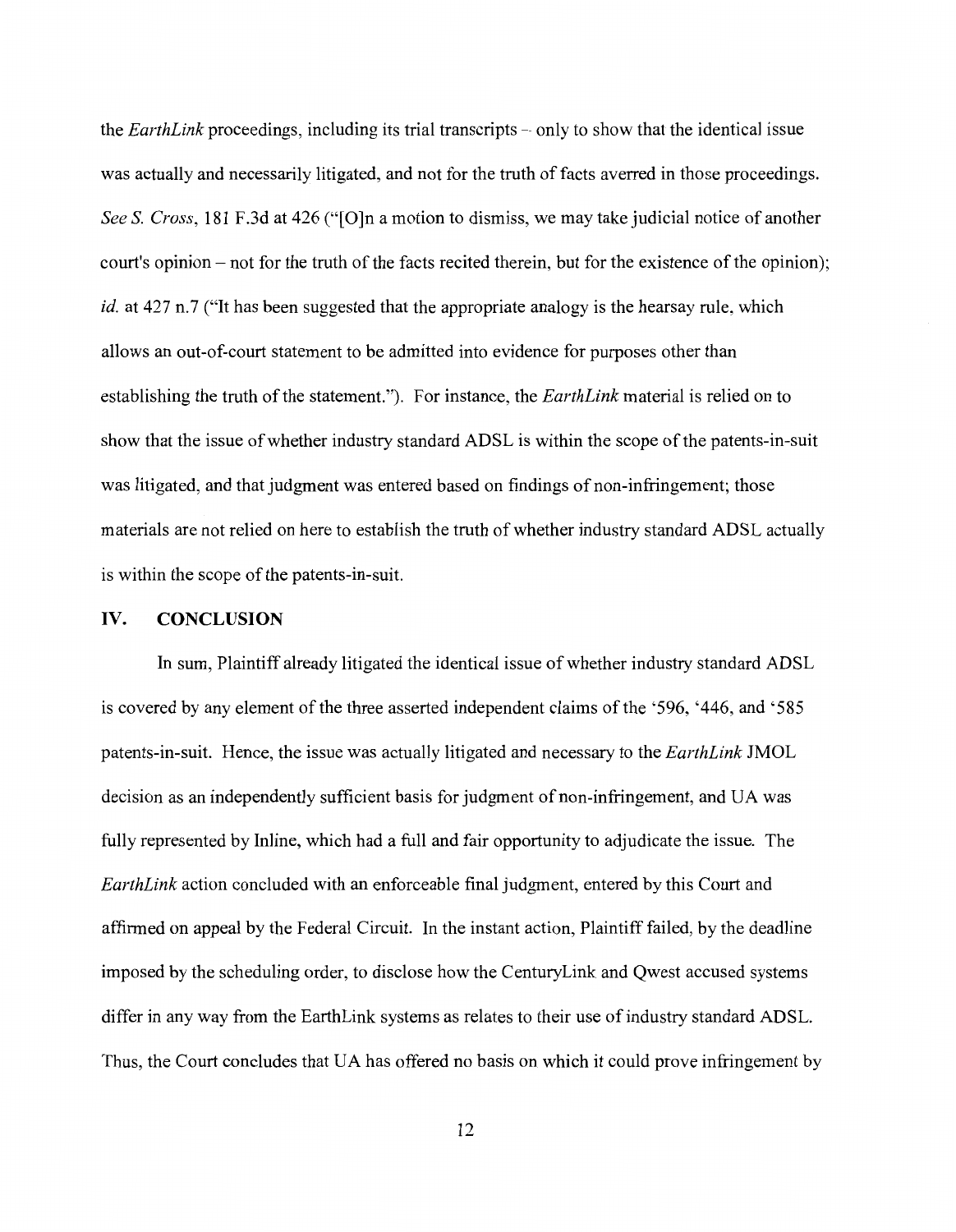Defendants of each of the elements of any claim of the patents-in-suit.

Accordingly, the Court will grant Defendants' Rule 12(c) motion. An Order consistent with this Memorandum Opinion will be entered.